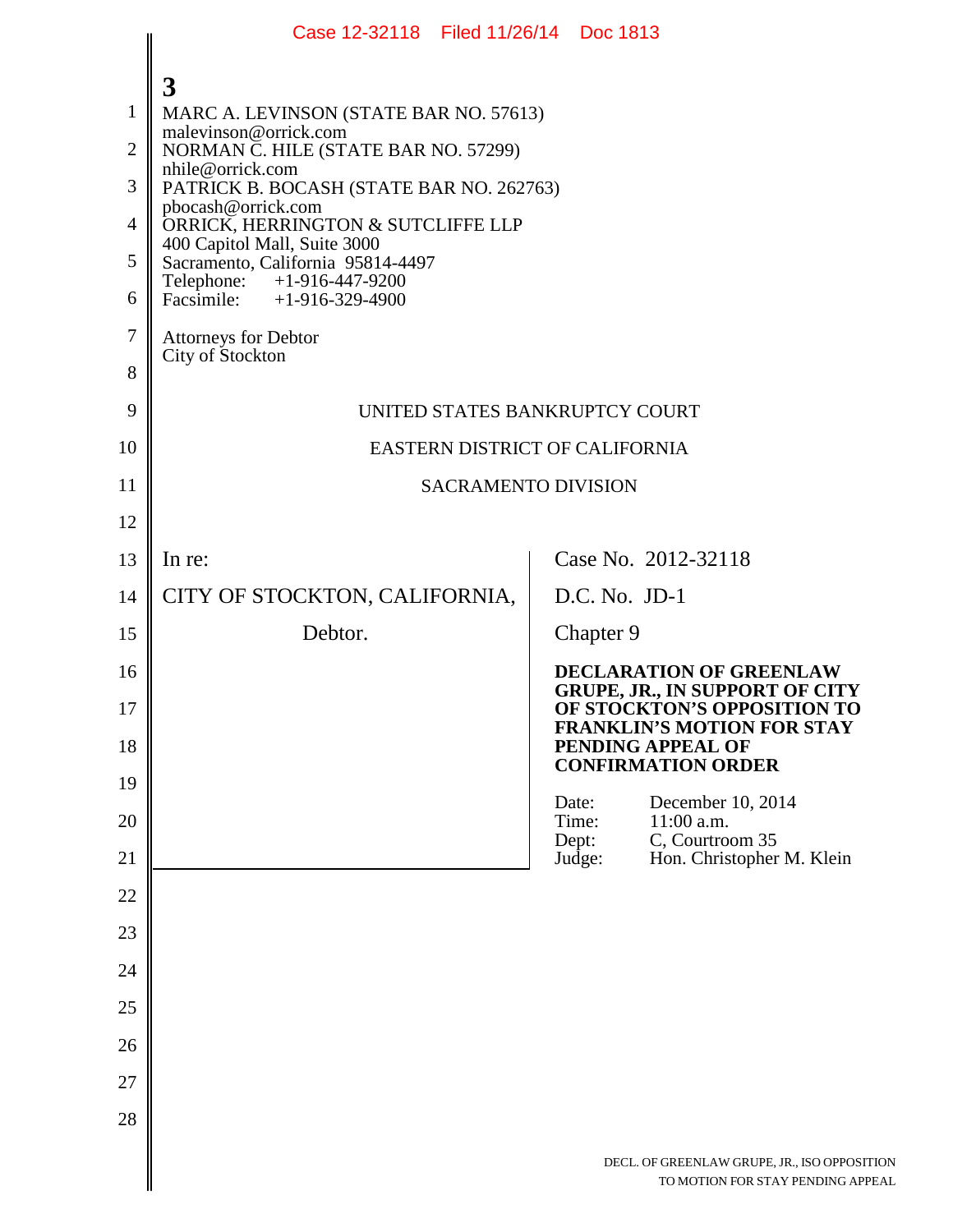## Case 12-32118 Filed 11/26/14 Doc 1813

I, Greenlaw Grupe, Jr., hereby declare:

2 3 4 5 6 7 8 1. I am the founder and current Chairman of the Business Council of San Joaquin County, an organization made up of over 100 CEOs and large business owners. I am the founder and CEO of The Grupe Companies, a real estate development and management business based in the City of Stockton, California (the "City" or "Stockton"). I am also the founder of the San Joaquin Partnership, a private, non-profit economic development corporation serving Stockton and all of the other cities located within San Joaquin County. I make this declaration in support of the City's Opposition To Franklin's Motion For Stay Pending Appeal Of Confirmation Order.

9 10 11 12 13 14 15 16 17 2. My great-grandfather arrived in California before it became a state. Our family has been in agriculture and real estate development for several generations. I have personally been one of the largest developers in the state, creating multiple master planned communities. I am currently involved in the redevelopment of 100 acres of land in Stockton, a redevelopment that includes one million square feet of office space in mid-town Stockton. My family is one of the largest farmers of permanent crops in San Joaquin County. This involvement, in addition to my service with the Business Council of San Joaquin County and the San Joaquin Partnership, has caused me to interact with not only companies currently located in Stockton, but also with companies thinking of relocating here.

18 19 20 21 22 3. The City's bankruptcy has caused much anxiety for existing businesses, as well as for businesses thinking of coming to Stockton and San Joaquin County. When companies ask about the opportunity of relocating to San Joaquin County, within or outside of the City, the first question they ask is: "When will Stockton move beyond its bankruptcy case?" They want to know that before they will make a commitment.

23

1

24 25 4. Currently, the market is good for expanding businesses; there is optimism and very attractive financing available. It would be terrible if Stockton missed out on this current positive business cycle. Business hates uncertainty—we need to get back to business.

26 27 5. Existing businesses are fearful that while Stockton is in bankruptcy, the City will not be able to address police and crime issues or fulfill other civic responsibilities. As a result,

28